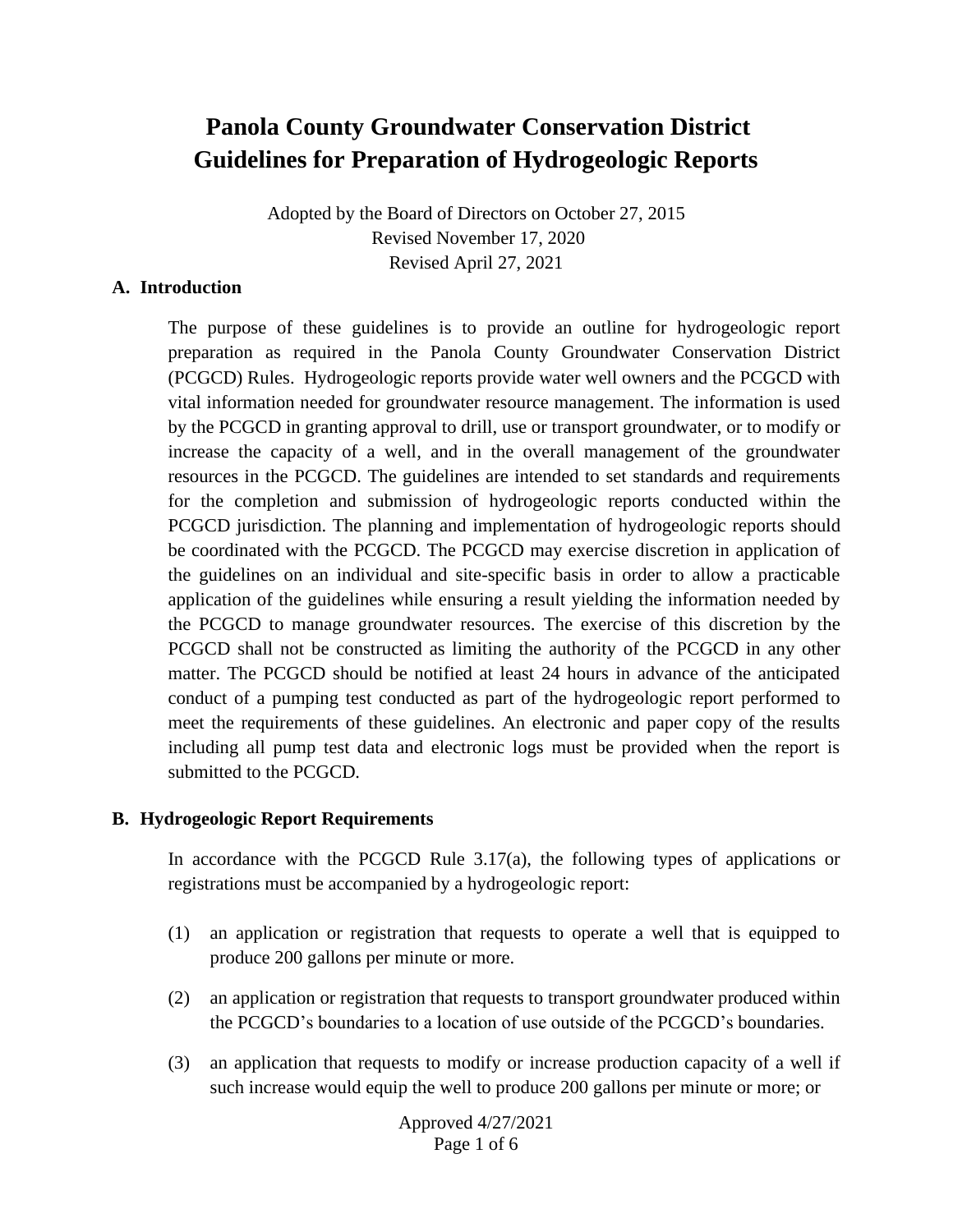- (4) an application(s) or registration(s) for two or more wells (new or any combination of new and existing) that request:
	- (i) a combined total production capacity from the wells of 265 gallons per minute or more; and
	- (ii) approval to drill and produce from wells for the same project or end use and that would be located within a ¼ mile from one another; and
	- (iii) wells that are pumped into the same impoundment. For the purpose of this subsection, 'impoundment" means a facility or part of a facility which is a natural topographic depression, man-made excavation, or diked area formed primarily of earthen materials (although it may be lined with man-made materials), which is designed to hold an accumulation of water, and which is not an injection well or a corrective action management unit. Example of impoundments are holding, storage, settling and aeration pits, ponds, and lagoons.

The requirement that hydrogeologic reports submitted to the PCGCD meet the standards set forth in these guidelines developed by the PCGCD is contained in the PCGCD Rule 3.17(b). Hydrogeologic reports must be sealed by a Professional Geoscientist (P.G.) or Professional Engineer (P.E.) licensed to practice in the State of Texas.

## **C. Required Content of Hydrogeologic Reports**

The hydrogeologic report content requirements are intended to provide information on the hydrogeologic parameters of the aquifer at the test location, the effect of the projected pumping of groundwater from the intended aquifer on nearby users, the general geologic setting of the test location, the construction of the test and monitor wells, and potential water quality changes that may occur as a result of the projected pumping. Prior to initiating any field activities for the hydrogeological report, a Work Plan, including a description of well locations and pump tests shall be submitted to the PCGCD for preapproval.

## 1) **Hydrogeologic Parameters of the Aquifer at the Test Location – The report shall:**

(A)Identify the aquifer being tested and give the aquifer hydrogeologic parameters calculated from the results of well pumping test(s) that includes a minimum of one pump test per well for which a permit or registration is being sought (test well(s)) and other wells (monitor wells) used to measure the effects of pumping the test. The following requirements apply to the aquifer parameters required under this section: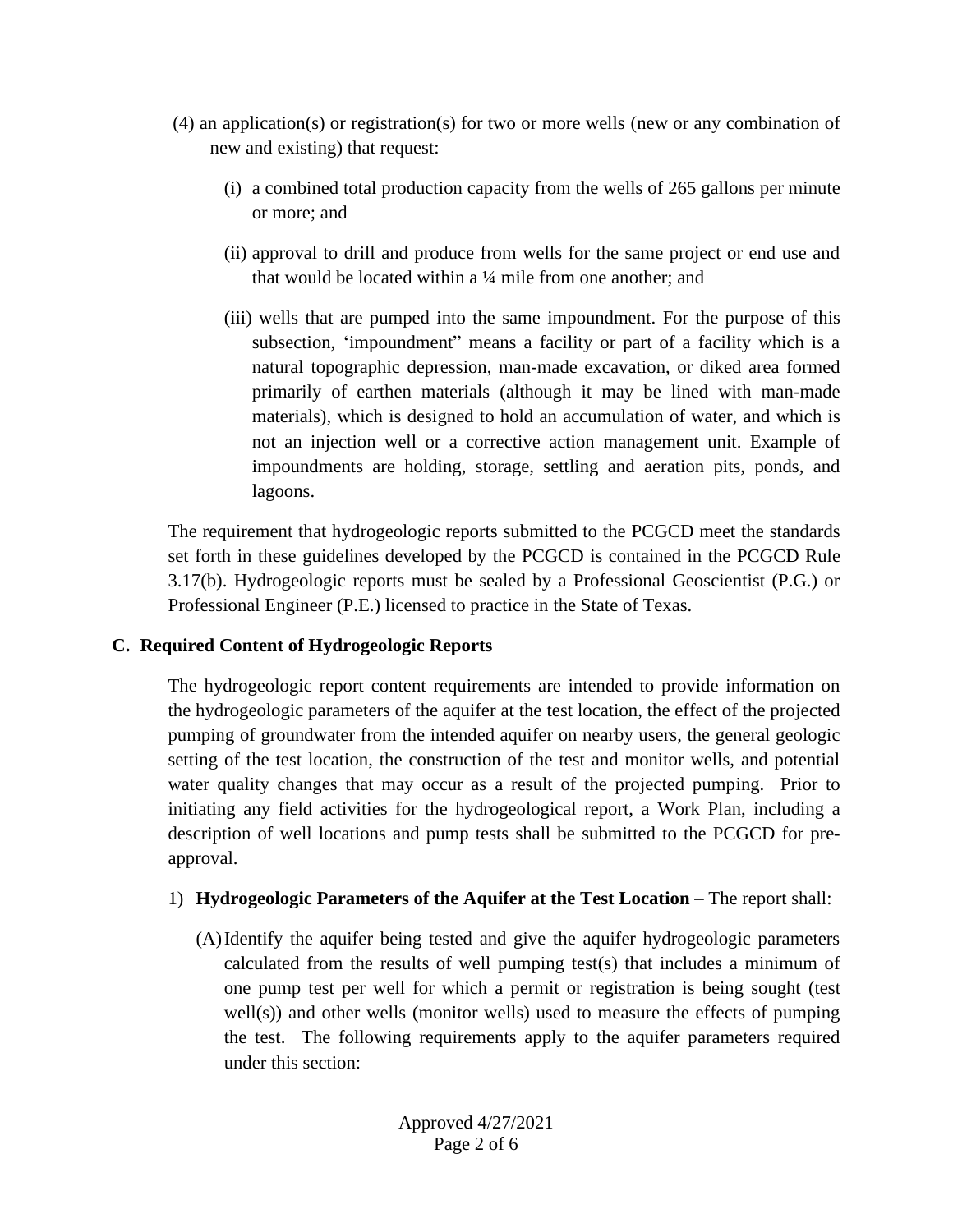- i) Assumed, measured, or calculated aquifer parameters shall include the transmissivity, hydraulic conductivity, and storage coefficient (storativity) values for each test well.
- ii) Aquifer parameters calculated using analytical software shall include a discussion of all assumptions used, such as the ratio of vertical to horizontal hydraulic conductivity, anisotropy and the solution method employed.
- iii) The pumping test(s) shall consist of a monitoring phase where the static water levels of the test and monitor wells are periodically measured on a regular basis for 24 hours prior to the test, a pumping phase not less than 24 hours and a recovery phase of a period sufficient for a 90% recovery of beginning water levels at the test and monitor well locations or at least a 24-hour period, unless an alternative procedure is found acceptable by the PCGCD. The test well shall be pumped at a rate equal to or greater than the maximum requested permitted rate.
- iv) Appropriately screened and constructed existing private wells within 1/4 miles of the test location(s) or otherwise acceptable to the PCGCD may be used as monitor wells for the pumping test. All contact with the private well owners should be made through PCGCD unless worked out the PCGCD prior to contact and noted in the work plan.
- v) Test wells equipped with a pump of 5 horsepower or less and where no existing private wells are available for use as a monitor well, may conduct single well tests and utilize published assumptive storage coefficient (storativity) values acceptable to the PCGCD.
- vi) Electronic copies of all data logger data should be provided in final report along with a printed copy of the data table.
- (B) Include a table giving the water level draw down and recovery data from which the aquifer parameters were calculated for each test well. If a data logger is used, an electronic file of the data may be provided in lieu of a table.
- (C) Include a depiction giving the water level recovery data from which the aquifer parameters were calculated for each test well.
- (D)Include as an attachment a letter from the PCGCD indicating that the test methodology and Work Plan including the proposed monitor well location(s) was found acceptable to the PCGCD prior to the conduct of the test.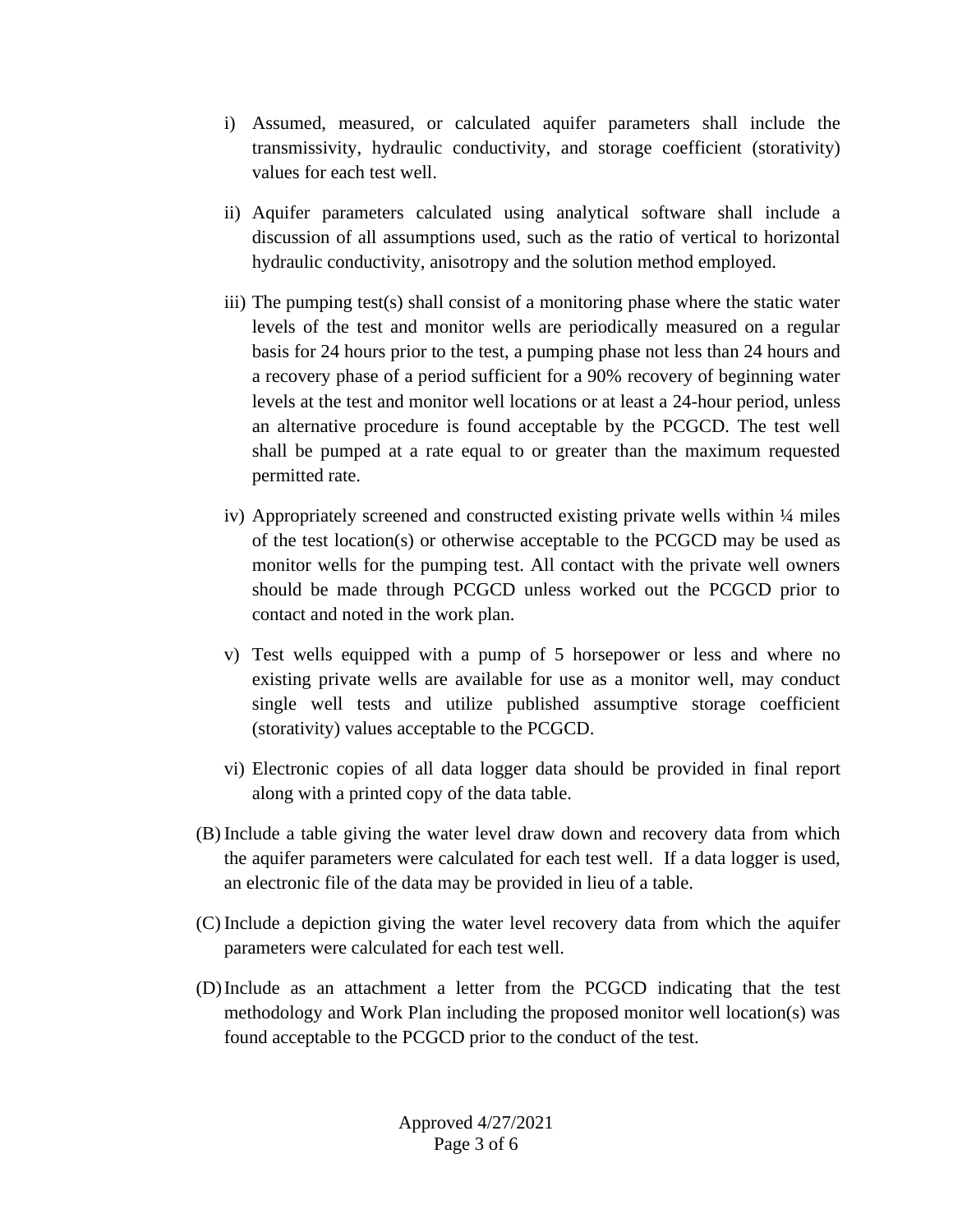- (E) Include a discussion of the pumping tests giving details of the significant events of the test, any equipment failures and any contingency measures that may have been employed.
- (F) Include a discussion of the conclusions drawn from the analytical results of the calculations of the aquifer parameters at the test location(s) including the effects of any boundary conditions identified during the test(s).
- (G)Include a map giving the location and elevation above mean sea level of the test well (or wells), any existing or newly constructed monitor wells and all surrounding wells that exist within a  $\frac{1}{2}$  mile radius of the test well (or wells). The map shall include streets, roads, and the bounds of land tracts sufficient to determine the location of the test well (or wells) within the tract of land on which it is located. The map or its accompanying documents must cite the source of all elevation data, and the data source must be approved by the PCGCD.
- 2) **General Geologic Setting** The report shall include a discussion of the surface and subsurface geology of the tract of land on which each test well is located and shall specifically reference:
	- (A)The occurrence of any significant groundwater recharge features such as outcrop of the aquifer, surface water bodies, caves, sinkholes, faults, or other geologic features.
	- (B) Any effects which the geologic setting may have on groundwater availability.
	- (C) The occurrence of hydrologic features such as: streams, springs, or seeps within a  $\frac{1}{2}$  mile radius of the well or well field for which the permit is requested.
	- (D) The occurrence within  $\frac{1}{2}$  mile radius of the well or well field for which the permit is requested any features that may affect the water quality of the groundwater produced by a test well located on the tract such as potential sources of contamination.
- 3) **Well Construction**  The report shall include:
	- (A)A schematic diagram of the construction of the test well(s) and the known details of monitor wells used in the test(s).
	- (B) The State of Texas Water Well Report (Drillers Log) giving details of the construction of the test well(s) and Drillers Log for the monitor well(s) used in the test as available. A geophysical log shall be provided for the test well. The geophysical log, at a minimum, shall consist of a resistivity or induction curve and a spontaneous potential or gamma-ray curve. On wells cased with PVC, only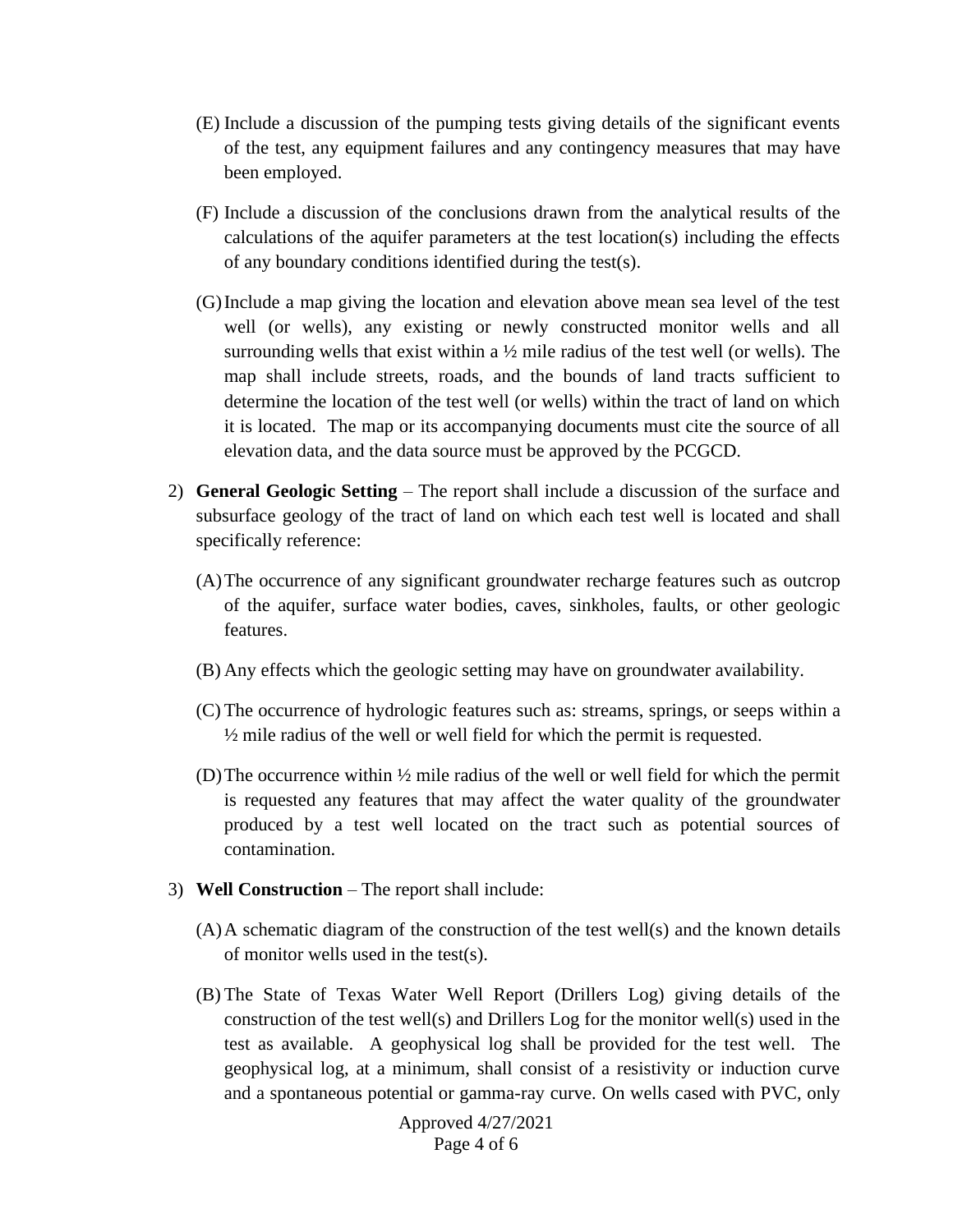induction and gamma-ray logs should be used. All digital log files should be submitted in LAS format as well as printed.

(C) A plan view diagram of the tract(s) of land on which the test well(s) is/are located showing the location of recharge features, geologic features, the current or proposed location system features such as storage tanks and additional water wells, and potential sources of contamination.

## 4) **Effect of the Projected Pumping on Aquifer Users** – The report shall:

- (A) Include a map showing land surface elevation and the static water levels measured in wells previously approved by the PCGCD and completed to produce water from the same source of groundwater to be tested and that are located within a ¼ mile radius of the test well prior to the date of the aquifer test. The specific number of wells to be monitored may be dependent on the number of wells completed to produce water from the same source of groundwater as the test well that may exist within  $\frac{1}{4}$  miles radius and the granting of access to the wells by the well owner.
- (B) A table identifying the wells and giving the land surface elevation, the date and static water levels measured prior to the aquifer pumping test. The map or its accompanying documents must cite the source of all elevation data, and the data source must be approved by the PCGCD.
- (C) A projection of the draw down contoured in feet at each test well location and the radius of influence that would result from the anticipated daily rate of pumping (at maximum rate) from each test well after one month (30 days) and after one year (365 days). The radius of influence for this purpose is defined as the distance at which the draw down from the projected pumping is estimated to be equal to or greater than one (1) foot. The projection must also include:
	- i) A discussion of the specific projection methodology, if analytical software was used, the assumptions and/or solution method employed.
	- ii) A depiction illustrating the projected cone of depression projected to result from the anticipated operation of the complete well system after one month and one year, at the maximum pumping rate.
	- iii) A map showing the location of each test well and all wells with a 1/4 mile radius and the projected radius of influence after one month (30 days) and one year (365 days) of anticipated operation of the complete well system.